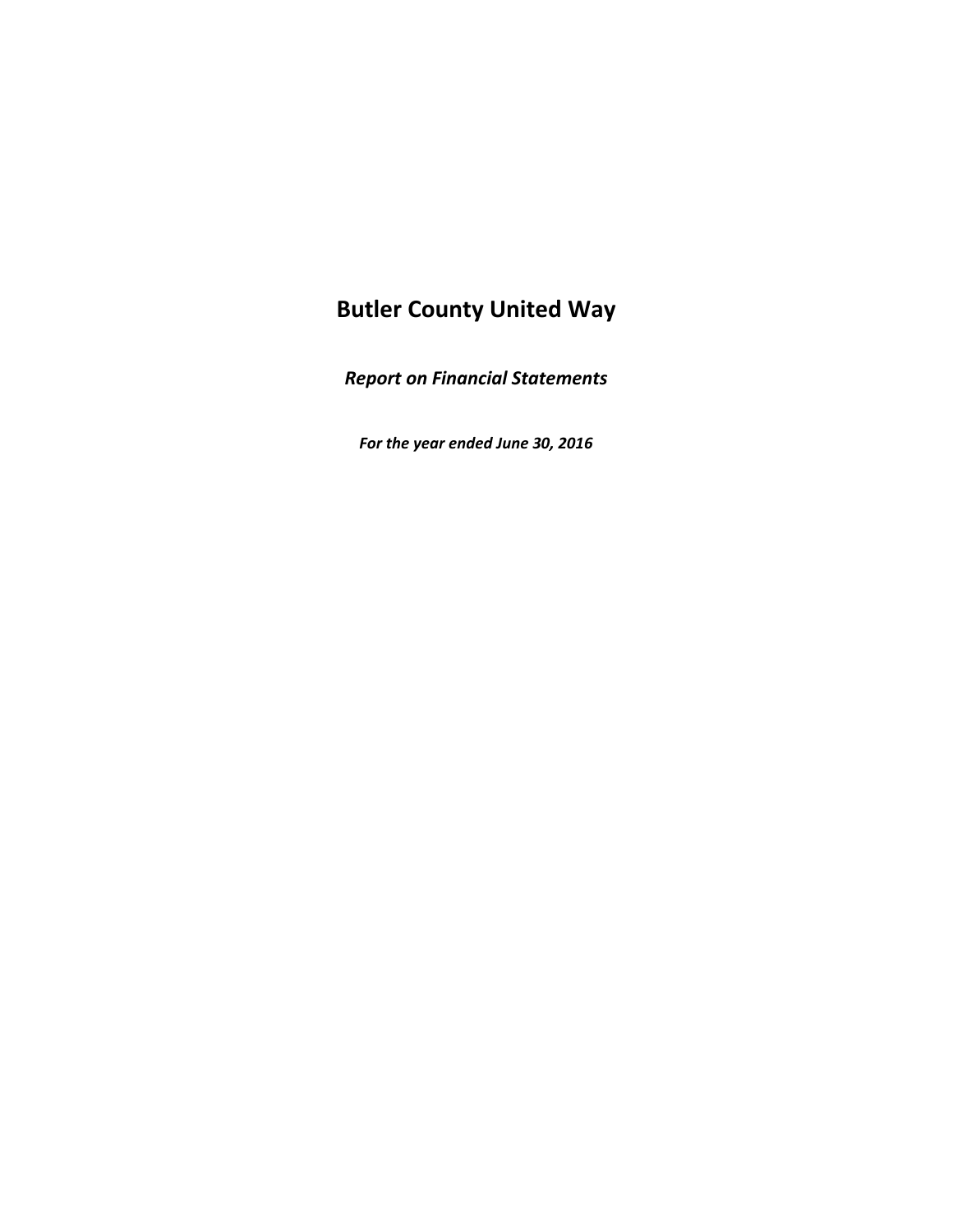## **Butler County United Way Contents**

|                             | Page |
|-----------------------------|------|
|                             |      |
| <b>Financial Statements</b> |      |
|                             |      |
|                             |      |
|                             |      |
|                             |      |
|                             |      |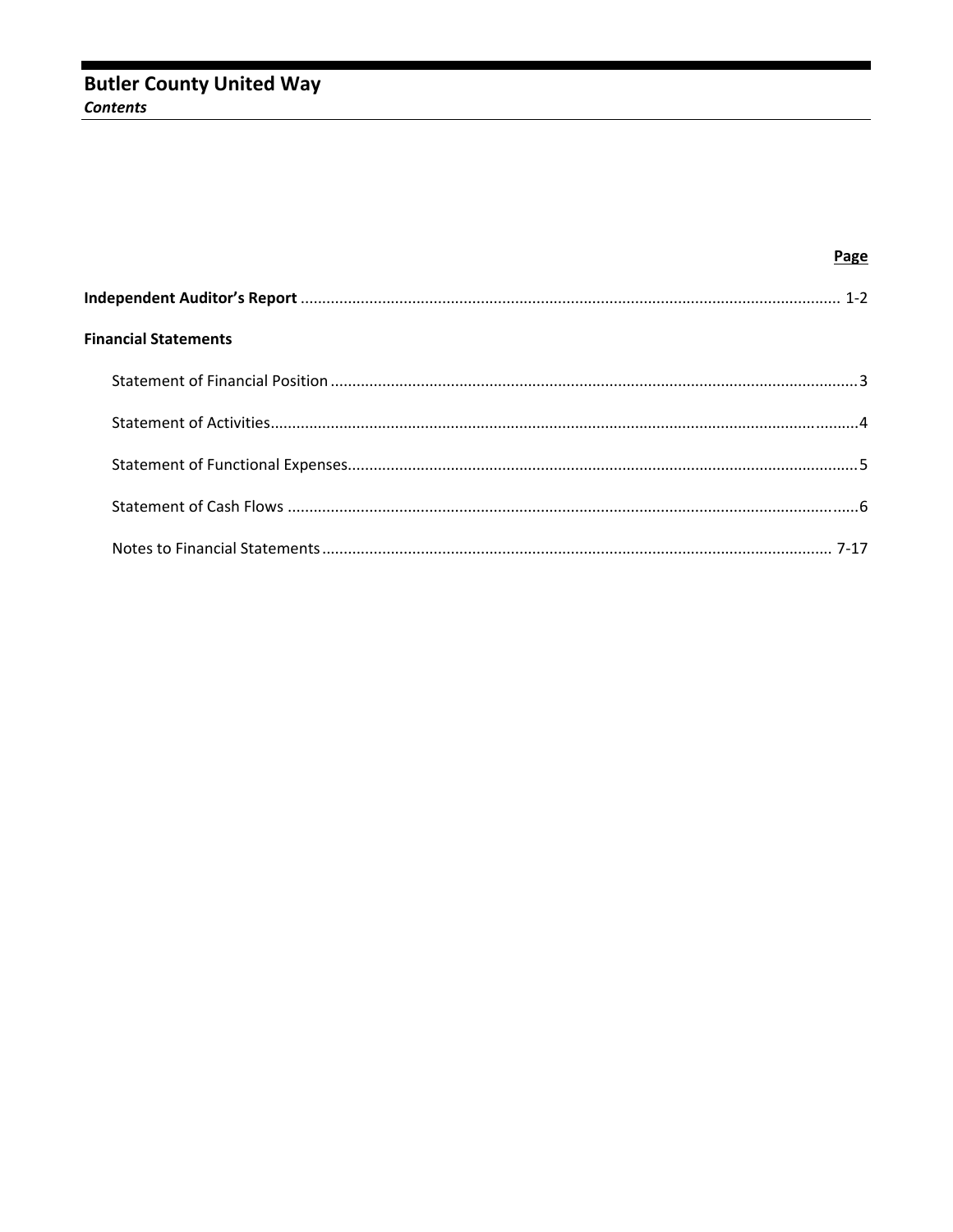

#### **Independent Auditor's Report**

To the Board of Trustees Butler County United Way Hamilton, Ohio

#### **Report on the Financial Statements**

We have audited the accompanying financial statements of Butler County United Way (the Organization), which comprise the statement of financial position as of June 30, 2016, and the related statements of activities, functional expenses and cash flows for the year then ended, and the related notes to the financial statements.

#### **Management's Responsibility for the Financial Statements**

Management is responsible for the preparation and fair presentation of these financial statements in accordance with accounting principles generally accepted in the United States of America; this includes the design, implementation, and maintenance of internal control relevant to the preparation and fair presentation of financial statements that are free from material misstatement, whether due to fraud or error.

#### **Auditor's Responsibility**

Our responsibility is to express an opinion on these financial statements based on our audit. We conducted our audit in accordance with auditing standards generally accepted in the United States of America. Those standards require that we plan and perform the audit to obtain reasonable assurance about whether the financial statements are free from material misstatement.

An audit involves performing procedures to obtain audit evidence about the amounts and disclosures in the financial statements. The procedures selected depend on the auditor's judgment, including the assessment of the risks of material misstatement of the financial statements, whether due to fraud or error. In making those risk assessments, the auditor considers internal control relevant to the entity's preparation and fair presentation of the financial statements in order to design audit procedures that are appropriate in the circumstances, but not for the purpose of expressing an opinion on the effectiveness of the entity's internal control. Accordingly, we express no such opinion. An audit also includes evaluating the appropriateness of accounting policies used and the reasonableness of significant accounting estimates made by management, as well as evaluating the overall presentation of the financial statements.

We believe that the audit evidence we have obtained is sufficient and appropriate to provide a basis for our audit opinion.

**Kentucky Indiana** Ohio

#### **Mountjoy Chilton Medley LLP** P 513.579.1717 | F 513.579.1729 201 East Fifth Street | Suite 2100 | Cincinnati, OH 45202 www.mcmcpa.com | 888.587.1719 A Member of PrimeGlobal - An Association of Independent Accounting Firms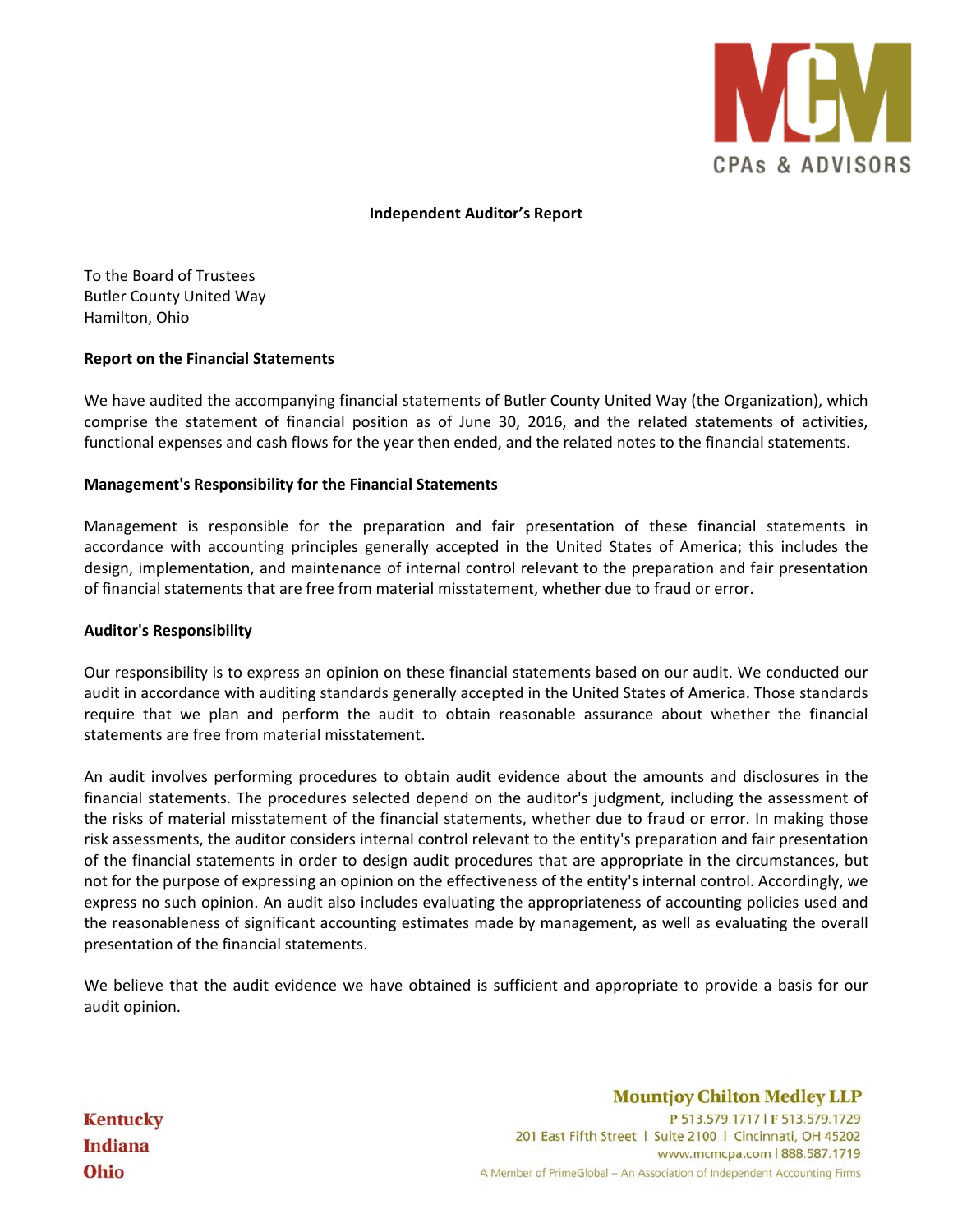### **Opinion**

In our opinion, the financial statements referred to above present fairly, in all material respects, the financial position of Butler County United Way as of June 30, 2016, and the changes in its net assets and its cash flows for the year then ended, in accordance with accounting principles generally accepted in the United States of America.

#### **Restatement of Opening Net Assets**

As noted in Note 17 to the financial statements, unrestricted net assets as of June 30, 2015 have been restated based on corrections of balances related to accounts payable not recorded during the year ended June 30, 2015. Our opinion is not modified with respect to these matters.

Macmy Chilton Midley LLA

Cincinnati, Ohio November 2, 2016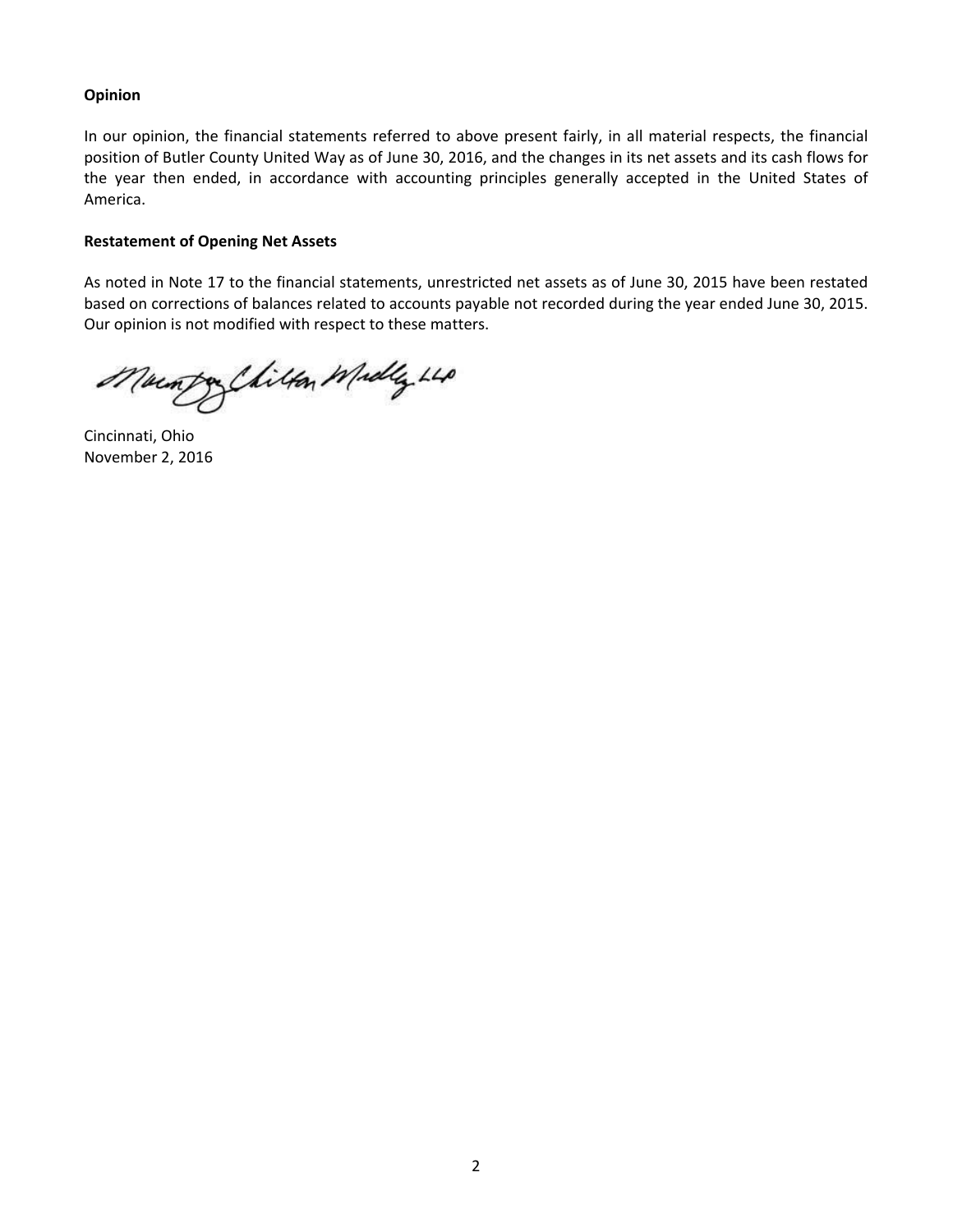# **Butler County UnitedWay** *Statement of Financial Position*

*As of June 30, 2016*

### **Assets**

| <b>Current assets</b>                                  |              |
|--------------------------------------------------------|--------------|
| Cash and cash equivalents                              | \$<br>43,474 |
| Pledges receivable, net                                | 909,694      |
| Investments, at fair value                             | 430,785      |
| Total current assets                                   | 1,383,953    |
| <b>Property and equipment, net</b>                     | 33,891       |
| <b>Noncurrent assets</b>                               |              |
| Beneficial interest in assets held by others           | 82,765       |
| Board designated cash                                  | 204,603      |
| <b>Total noncurrent assets</b>                         | 287,368      |
| <b>Total assets</b>                                    | 1,705,212    |
| <b>Liabilities and Net Assets</b>                      |              |
| <b>Current liabilities</b>                             |              |
| Accounts payable                                       | \$<br>15,992 |
| Allocations and designations payable                   | 878,500      |
| Designations payable to other United Way organizations | 45,836       |
| <b>Total current liabilities</b>                       | 940,328      |
| <b>Net assets</b>                                      |              |
| Board designated                                       | 204,603      |
| Unrestricted                                           | 510,281      |
| <b>Total unrestricted</b>                              | 714,884      |
| Temporarily restricted                                 | 50,000       |
| Total net assets                                       | 764,884      |
| Total liabilities and net assets                       | 1,705,212    |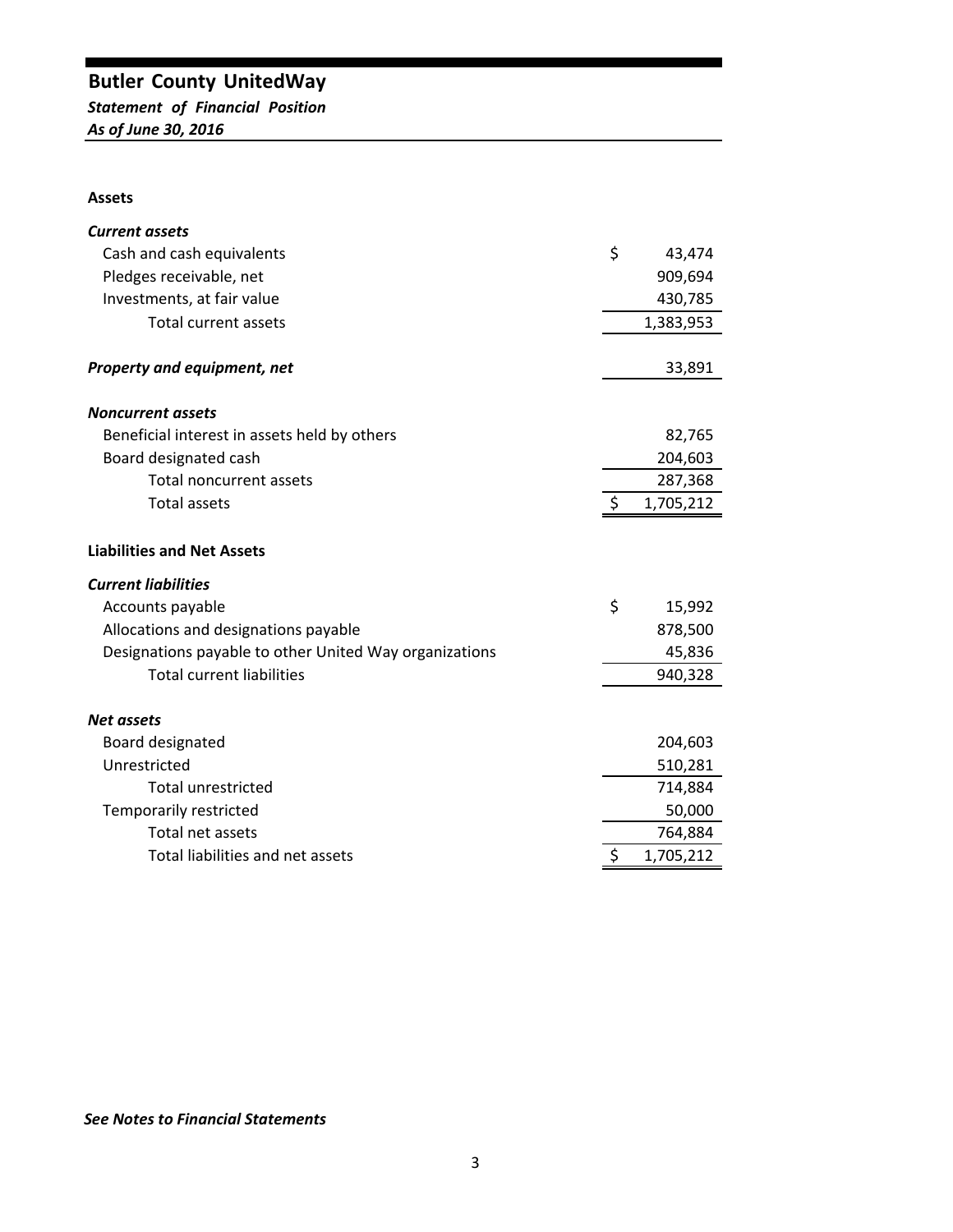|                                          | <b>Temporarily</b>  |           |                   |    |              |
|------------------------------------------|---------------------|-----------|-------------------|----|--------------|
|                                          | <b>Unrestricted</b> |           | <b>Restricted</b> |    | <b>Total</b> |
|                                          |                     |           |                   |    |              |
| <b>Public support</b>                    |                     |           |                   |    |              |
| Gross campaign results                   | \$                  | 823,678   | \$                | \$ | 823,678      |
| Less donor designations                  |                     | 253,800   |                   |    | 253,800      |
| Less provision for uncollectible pledges |                     |           |                   |    |              |
| receivable                               |                     | 104,500   |                   |    | 104,500      |
| Net campaign revenue                     |                     | 465,378   |                   |    | 465,378      |
| <b>Other revenue</b>                     |                     |           |                   |    |              |
| Designations from other United Ways      |                     | 830,196   |                   |    | 830,196      |
| Net realized and unrealized gain (loss)  |                     |           |                   |    |              |
| on investments                           |                     | (6, 444)  |                   |    | (6, 444)     |
| Interest and dividends                   |                     | 14,134    |                   |    | 14,134       |
| Change in fair value of beneficial       |                     |           |                   |    |              |
| interest in assets held by others        |                     | (3, 239)  |                   |    | (3, 239)     |
| Other revenue                            |                     | 53,942    |                   |    | 53,942       |
| Special events, net                      |                     | (434)     |                   |    | (434)        |
| In-kind donations                        |                     | 41,560    |                   |    | 41,560       |
| Total other revenue                      |                     | 929,715   |                   |    | 929,715      |
| Net assets released from restrictions    |                     | 4,100     | (4, 100)          |    |              |
| Total public support and other           |                     |           |                   |    |              |
| revenue                                  |                     | 1,399,193 | (4, 100)          |    | 1,395,093    |
|                                          |                     |           |                   |    |              |
| <b>Expenses</b>                          |                     |           |                   |    |              |
| Program services                         |                     | 946,719   |                   |    | 946,719      |
| Supporting services                      |                     |           |                   |    |              |
| Management and general                   |                     | 159,697   |                   |    | 159,697      |
| Resource development                     |                     | 275,009   |                   |    | 275,009      |
| United Way Worldwide dues                |                     | 11,270    |                   |    | 11,270       |
| Total supporting services                |                     | 445,976   |                   |    | 445,976      |
| <b>Total expenses</b>                    |                     | 1,392,695 |                   |    | 1,392,695    |
| Change in net assets                     |                     | 6,498     | (4, 100)          |    | 2,398        |
| Net assets, beginning of year            |                     |           |                   |    |              |
| Restated                                 |                     | 708,386   | 54,100            |    | 762,486      |
| Net assets, end of year                  | \$                  | 714,884   | \$<br>50,000      | \$ | 764,884      |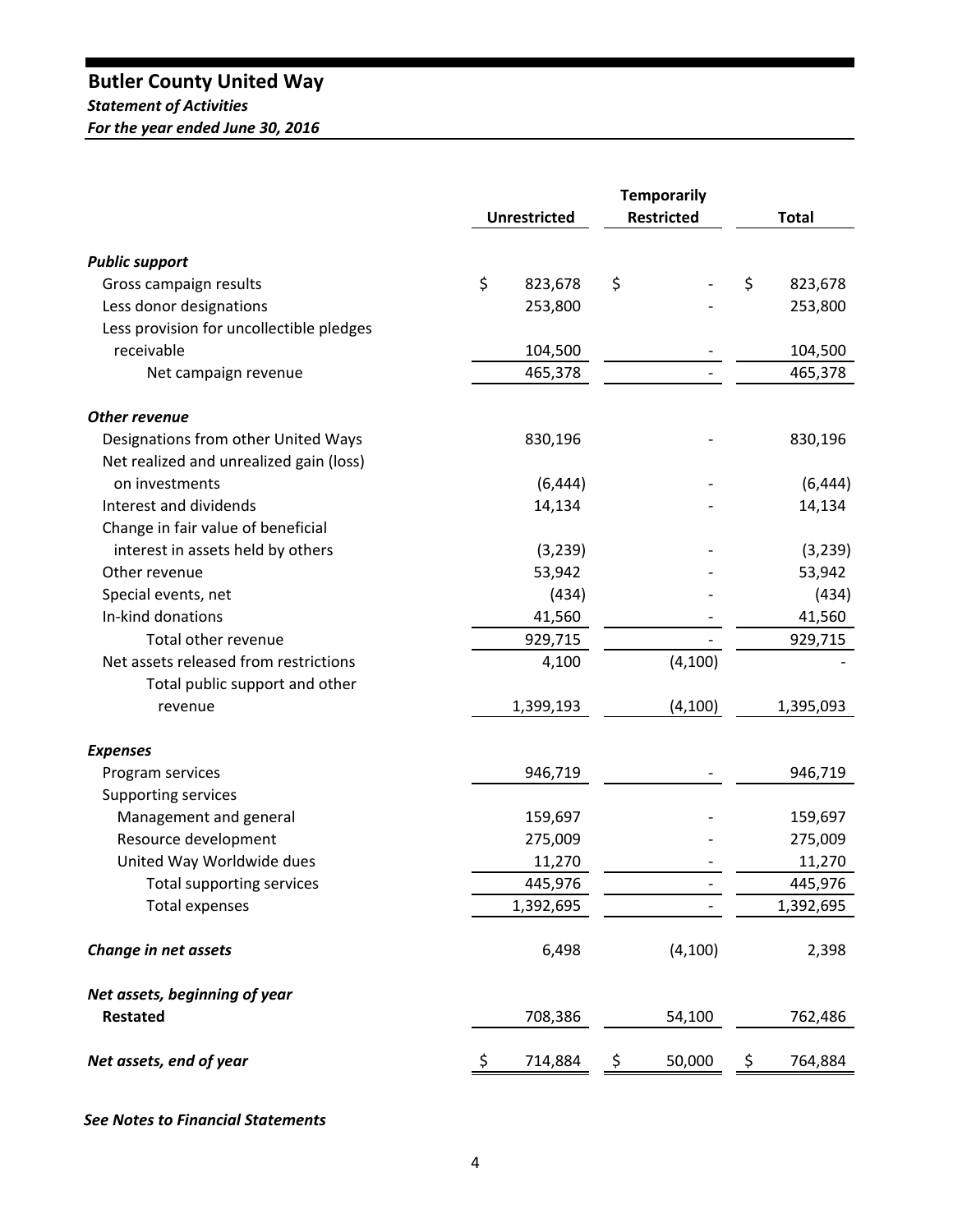#### **Butler County United Way**

#### *Statement of Functional Expenses*

*For the year ended June 30, 2016*

|                              |                    | <b>Program Services</b> |               |                          |                 | <b>Supporting Services</b> |               |               |
|------------------------------|--------------------|-------------------------|---------------|--------------------------|-----------------|----------------------------|---------------|---------------|
|                              |                    | Community               |               | Management               | <b>Resource</b> |                            |               |               |
|                              | <b>Allocations</b> | Impact                  | <b>Total</b>  | and General              | Development     | <b>UWW Dues</b>            | <b>Total</b>  | <b>Total</b>  |
| Compensation                 | \$                 | Ś.<br>123,649           | 123,649<br>Ś. | Ś.<br>39,062             | \$.<br>145,544  | \$                         | \$<br>184,606 | Ś.<br>308,255 |
| Employer payroll taxes       |                    | 9,359                   | 9,359         | 3,682                    | 11,000          |                            | 14,682        | 24,041        |
| Employee benefits            |                    | 26,944                  | 26,944        | 11,025                   | 22,472          |                            | 33,497        | 60,441        |
| Total personnel expenses     |                    | 159,952                 | 159,952       | 53,769                   | 179,016         | $\overline{\phantom{a}}$   | 232,785       | 392,737       |
| Allocations to agencies      | 698,503            | $\blacksquare$          | 698,503       | $\overline{\phantom{a}}$ |                 |                            |               | 698,503       |
| Professional/consultant fees |                    | 6,236                   | 6,236         | 29,196                   | 9,459           |                            | 38,655        | 44,891        |
| Depreciation                 |                    | 2,965                   | 2,965         | 1,192                    | 2,581           |                            | 3,773         | 6,738         |
| Marketing/campaign expense   |                    | 7,228                   | 7,228         | 6,036                    | 25,290          |                            | 31,326        | 38,554        |
| Occupancy                    |                    | 9,256                   | 9,256         | 23,792                   | 8,057           |                            | 31,849        | 41,105        |
| conference and meeting       |                    | 5,633                   | 5,633         | 2,824                    | 1,330           |                            | 4,154         | 9,787         |
| In-kind donations            |                    | 17,600                  | 17,600        | 7,080                    | 15,320          |                            | 22,400        | 40,000        |
| Miscellaneous                |                    |                         |               | 11,127                   | 69              |                            | 11,196        | 11,196        |
| Supplies                     |                    | 2,506                   | 2,506         | 3,595                    | 2,095           |                            | 5,690         | 8,196         |
| Telephone                    |                    | 7,376                   | 7,376         | 3,754                    | 6,652           |                            | 10,406        | 17,782        |
| Equipment maintenance and    |                    |                         |               |                          |                 |                            |               |               |
| rental                       |                    | 17,757                  | 17,757        | 8,985                    | 18,078          |                            | 27,063        | 44,820        |
| <b>Travel</b>                |                    | 1,340                   | 1,340         | 893                      | 2,832           |                            | 3,725         | 5,065         |
| Awards/incentives            |                    | 736                     | 736           | 1,090                    | 348             |                            | 1,438         | 2,174         |
| Postage                      |                    | 2,114                   | 2,114         | 891                      | 1,840           |                            | 2,731         | 4,845         |
| Membership dues              |                    | 1,466                   | 1,466         | 350                      | 967             | 11,270                     | 12,587        | 14,053        |
| <b>Bank fees</b>             | 1,634              |                         | 1,634         | 5,123                    | 1,075           |                            | 6,198         | 7,832         |
| Special assistance to        |                    |                         |               |                          |                 |                            |               |               |
| individuals                  | 4,417              |                         | 4,417         |                          |                 |                            |               | 4,417         |
|                              | 704,554            | 242,165                 | 946,719       | 159,697                  | 275,009<br>Ś.   | 11,270<br>Ś                | 445,976<br>Ś. | \$1,392,695   |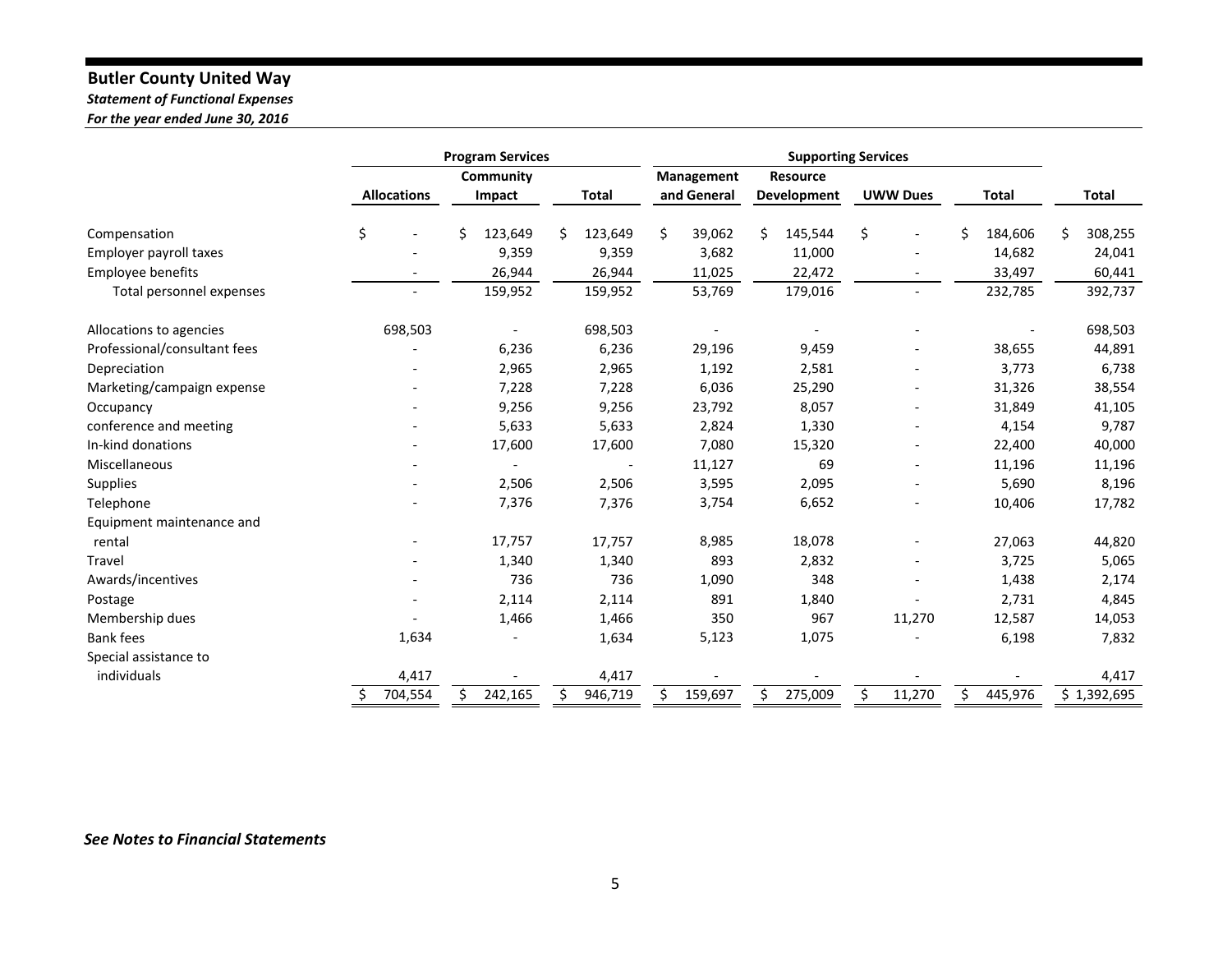# **Butler County United Way** *Statement of Cash Flows For the year ended June 30, 2016*

| <b>Operating activities</b>                                         |             |
|---------------------------------------------------------------------|-------------|
| Change in net assets                                                | \$<br>2,398 |
| Adjustments to reconcile change in net assets to net                |             |
| cash flows from operating activities:                               |             |
| Depreciation                                                        | 6,738       |
| Net realized and unrealized loss (gain) on investments              | 6,444       |
| Provision for uncollectible pledges and other receivables           | 104,500     |
| Change in fair value of beneficial interst in assets held by others | 3,239       |
| Changes in operating assets and liabilities:                        |             |
| Pledges receivable                                                  | (97, 846)   |
| Prepaid expenses                                                    | 1,495       |
| Board designated cash                                               | 111,271     |
| Accounts payable                                                    | (72, 044)   |
| Accrued compensation                                                | (645)       |
| Allocations and designations payable                                | (265, 016)  |
| Designations payable to other United Way organizations              | 26,412      |
| Deferred revenue                                                    | (300)       |
| Net cash flows from operating activities                            | (173, 354)  |
| <b>Investing activities</b>                                         |             |
| Proceeds from sales of investments                                  | 66,183      |
| Net cash flows from investing activities                            | 66,183      |
| Net change in cash and cash equivalents                             | (107, 171)  |
| Cash and cash equivalents, beginning of year                        | 150,645     |
| Cash and cash equivalents, end of year                              | 43,474      |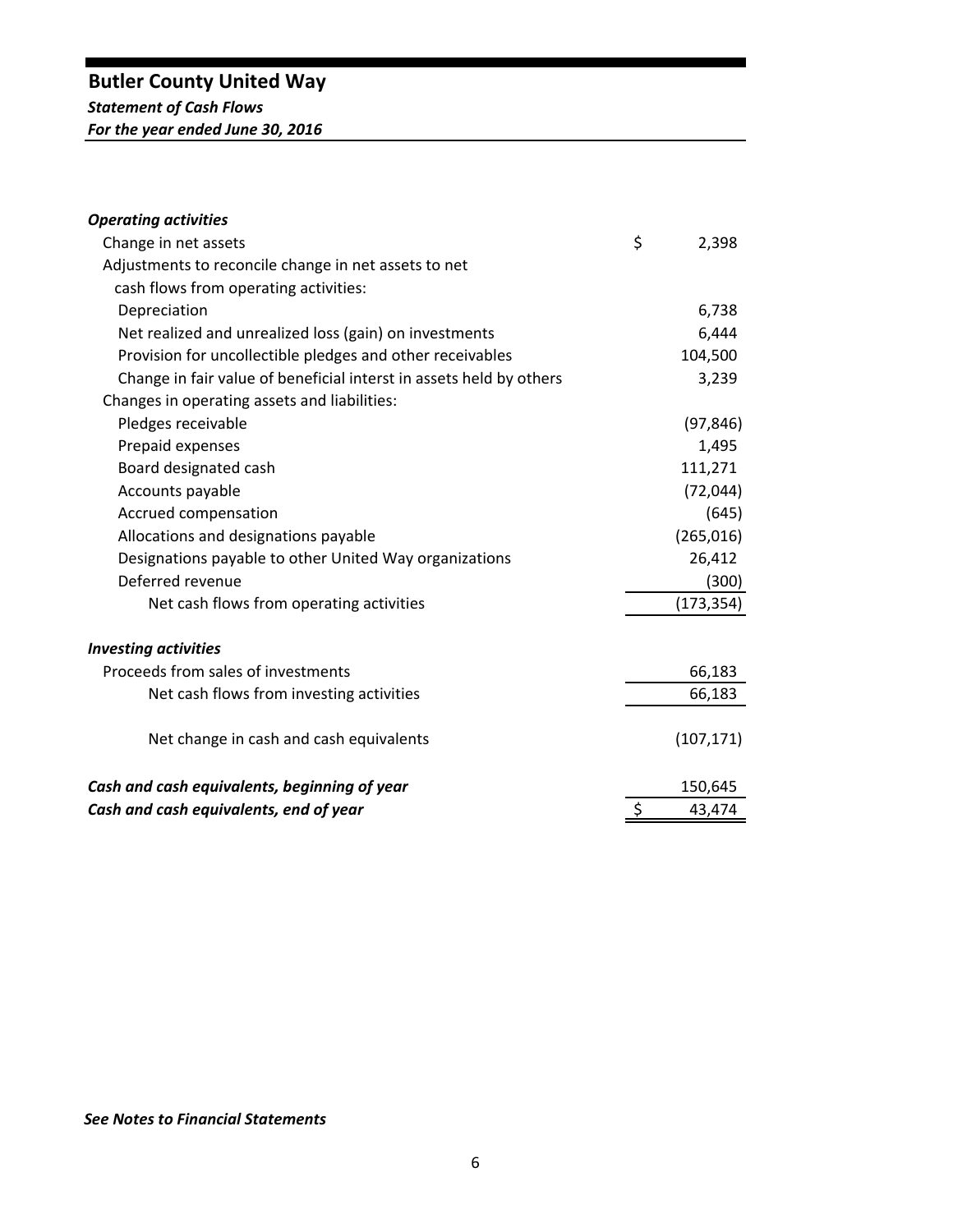#### **Note 1. General Information**

The Butler County United Way (the Organization) is a nonprofit organization that generates resources from the Butler County community for the purpose of helping all individuals and families achieve their potential through education, income stability and healthy lives. The Organization, whose mission is to connect resources to important community needs is a member in good standing with the United Way Worldwide and is governed by a local volunteer board of trustees.

The Organization leverages resources from multiple sources. Three distinct types of resources are leveraged. They are in the form of money, volunteer time/in‐kind donations, and people's voice ‐ advocacy. Resources are garnered primarily from local corporations, foundations, government entities, employees, community citizens, and special events. These secured resources are invested in local community needs through a network of providers. The selected network of providers delivers outcome based services that are aligned with the United Way purpose. United Way's business is to connect and mobilize resources to improve lives.

#### **Note 2. Summary of Significant Accounting Policies**

#### *Basis of accounting:*

The financial statements of the Organization have been prepared on the accrual basis of accounting in accordance with accounting principles generally accepted in the United States of America.

#### *Financial statement presentation:*

The financial statements reflect the results of all programs operated by the Organization. The Organization is required to report information regarding its financial position and activities according to three classes of net assets: unrestricted net assets, temporarily restricted net assets and permanently restricted net assets, based on the absence or existence and type of donor‐imposed restrictions. Accordingly, net assets of the Organization and changes therein are classified and reported as follows:

Unrestricted net assets ‐ Net assets that are not subject to donor‐imposed stipulations or the donor‐imposed restrictions have expired. All support is considered unrestricted unless specifically restricted by the donor. Undesignated net assets are available for any purpose within the scope of the Organization's activities. Designated net assets have been segregated by the Organization for a specific activity or group of activities. The Organization may alter such designations as desired. Board designated net assets are set by the Board of Trustees. The current policy requires this amount to be two to three months of allocations.

Temporarily restricted net assets - Net assets that are subject to donor-imposed restrictions either for use during a specified time period or for a particular purpose. The Organization's temporarily restricted net assets are restricted by the donors as to the specific purpose and/or time for which funds can be utilized.

Permanently restricted net assets - Net assets that are subject to donor-imposed restrictions that they be maintained permanently by the Organization. The donors of these assets allow the Organization to use the investment gains either for unrestricted or restricted purposes. There were no permanently restricted assets at June 30, 2016.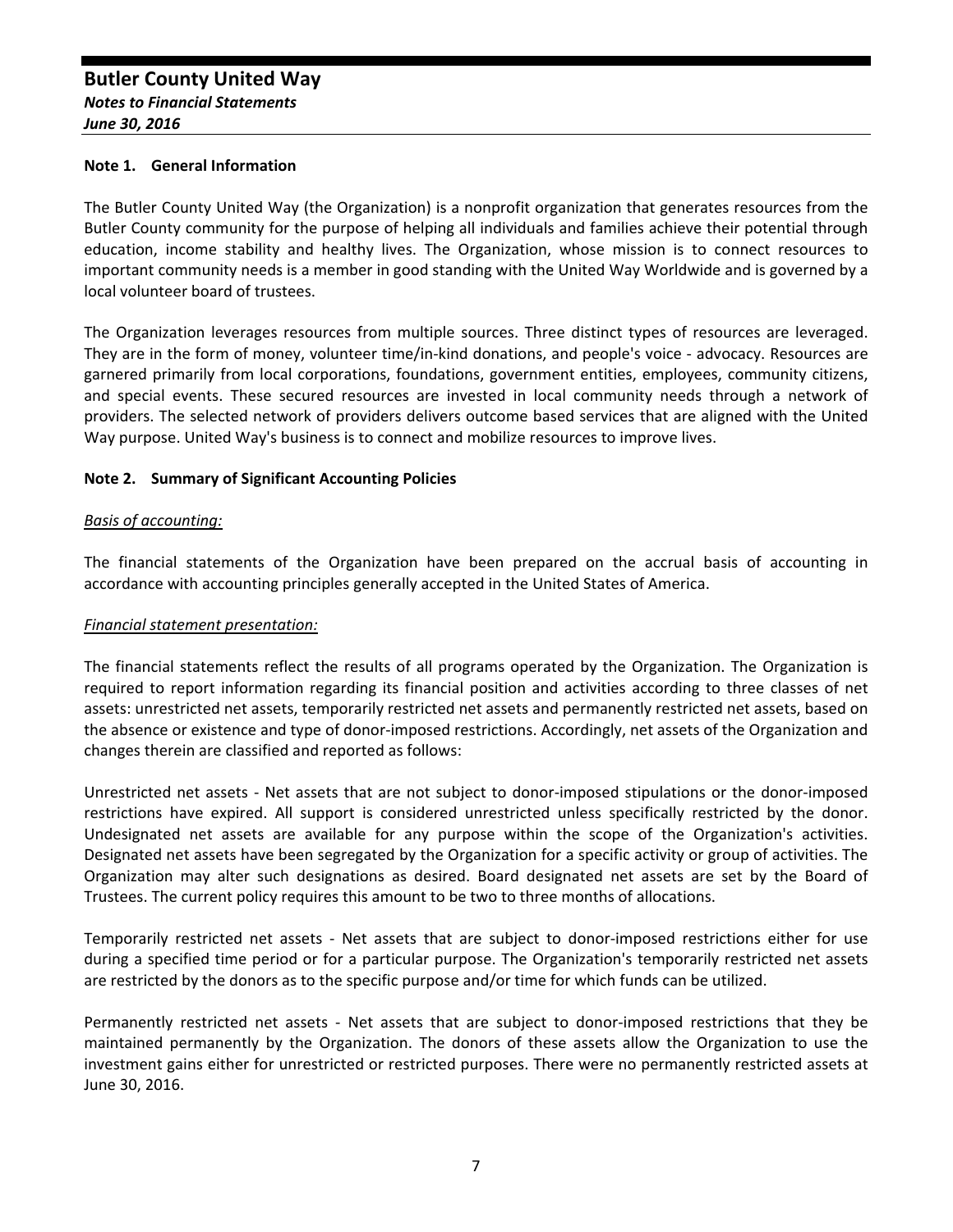#### *Use of estimates:*

The preparation of financial statements in conformity with accounting principles generally accepted in the United States requires management to make estimates and assumptions that affect the reported amounts of assets and liabilities and disclosure of contingent assets and liabilities at the date of the financial statements and the reported amounts of revenues and expenses during the reporting period. Actual results could differ from those estimates.

#### *Cash and cash equivalents:*

The Organization considers all highly liquid debt instruments purchased with an original maturity of three months or less to be cash equivalents. The Organization maintains at various financial institutions cash accounts which may exceed federally insured amounts at times and which may at times significantly exceed balance sheet amounts due to outstanding checks.

#### *Investments:*

Investments in marketable securities with readily determinable fair values and all investments in debt securities are reported at their fair values in the statements of financial position. Investments are comprised of equity securities, fixed income securities, bond funds and mutual funds with original maturities of greater than three months. Realized and unrealized gains and losses are included in the statements of activities. Interest and dividends are recognized when earned.

#### *Fair value of financial instruments:*

Fair value is defined as the price that would be received to sell an asset or paid to transfer a liability in an orderly transaction between market participants at the measurement date and sets out a fair value hierarchy. The three levels of the fair value hierarchy are described below:

- Level 1: Unadjusted quoted prices in active markets for identical assets or liabilities.
- Level 2: Inputs other than quoted prices within Level 1 that are observable for the asset or liability, either directly or indirectly through corroboration with observable market data.
- Level 3: Inputs that are unobservable for the asset or liability and include situations where there is little, if any, market activity for the asset or liability. These inputs into the determination of fair value are based upon the best information in the circumstances and may require significant management judgment or estimation.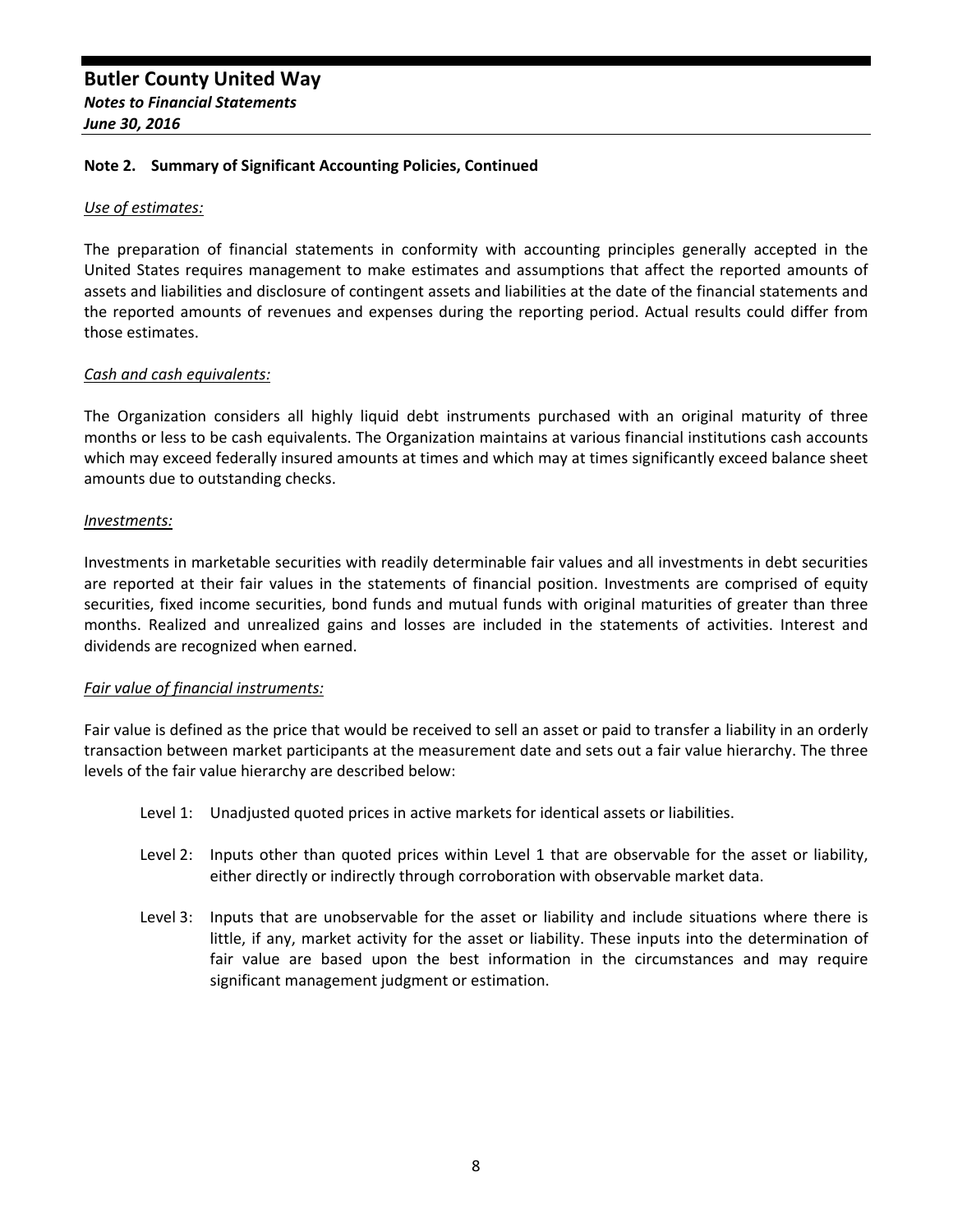#### *Fair value of financial instruments, continued*

In certain cases, the inputs used to measure fair value may fall into different levels of the fair value hierarchy. In such cases, the level within the fair value hierarchy is based on the lowest level of input that is significant to the fair value measurement. The Organization's assessment of the significance of a particular input to the fair value measurement in its entirety requires judgment, and considers factors specific to the asset or liability. The fair value of the Organization's investments as of June 30, 2016 was determined using Level 1 inputs for common stock, money market funds and registered investment companies and using Level 2 inputs for beneficial interest in assets held by others.

The carrying value of the cash and cash equivalents, pledges and other receivables, prepaid expenses, accounts payable other current liabilities approximates fair value due to the short‐term nature of these instruments.

#### *Beneficial interest in assets held by others:*

In 1990, an anonymous donor donated \$50,000 to the Hamilton Community Foundation but designated Butler County United Way as the beneficiary. As the donor did not grant the Hamilton Community Foundation the right to redirect the funds to another beneficiary, accounting principles generally accepted in the United States of America require an asset to be recognized. The investment income is available for distribution and the initial \$50,000 contribution requires approval of the Hamilton Community Foundation Board of Trustees for payout. The balance of the assets held in beneficial interest classified as temporarily restricted net assets is \$50,000.

In addition, the Organization established funds at various community foundations, designating the Organization as beneficiary.

| June 30, 2015        | 86,004   |
|----------------------|----------|
| Change in fair value | (3, 239) |
| June 30, 2016        | 82,765   |

#### *Property and equipment:*

Property and equipment are stated at cost less accumulated depreciation. Property and equipment additions in excess of \$1,000 are capitalized. When assets are retired or otherwise disposed of, the cost and related accumulated depreciation are removed from the accounts, and any resulting gain or loss is recognized in the change in net assets for the period. The cost of maintenance and repairs is charged to expense as incurred; significant renewals and betterments are capitalized. Depreciation is provided using the straight‐line method over the estimated useful lives of the assets. The general range of useful lives for depreciation is three to twenty years. The useful lives for leasehold improvements are the lesser of the life of the lease or the useful estimated life of the related asset.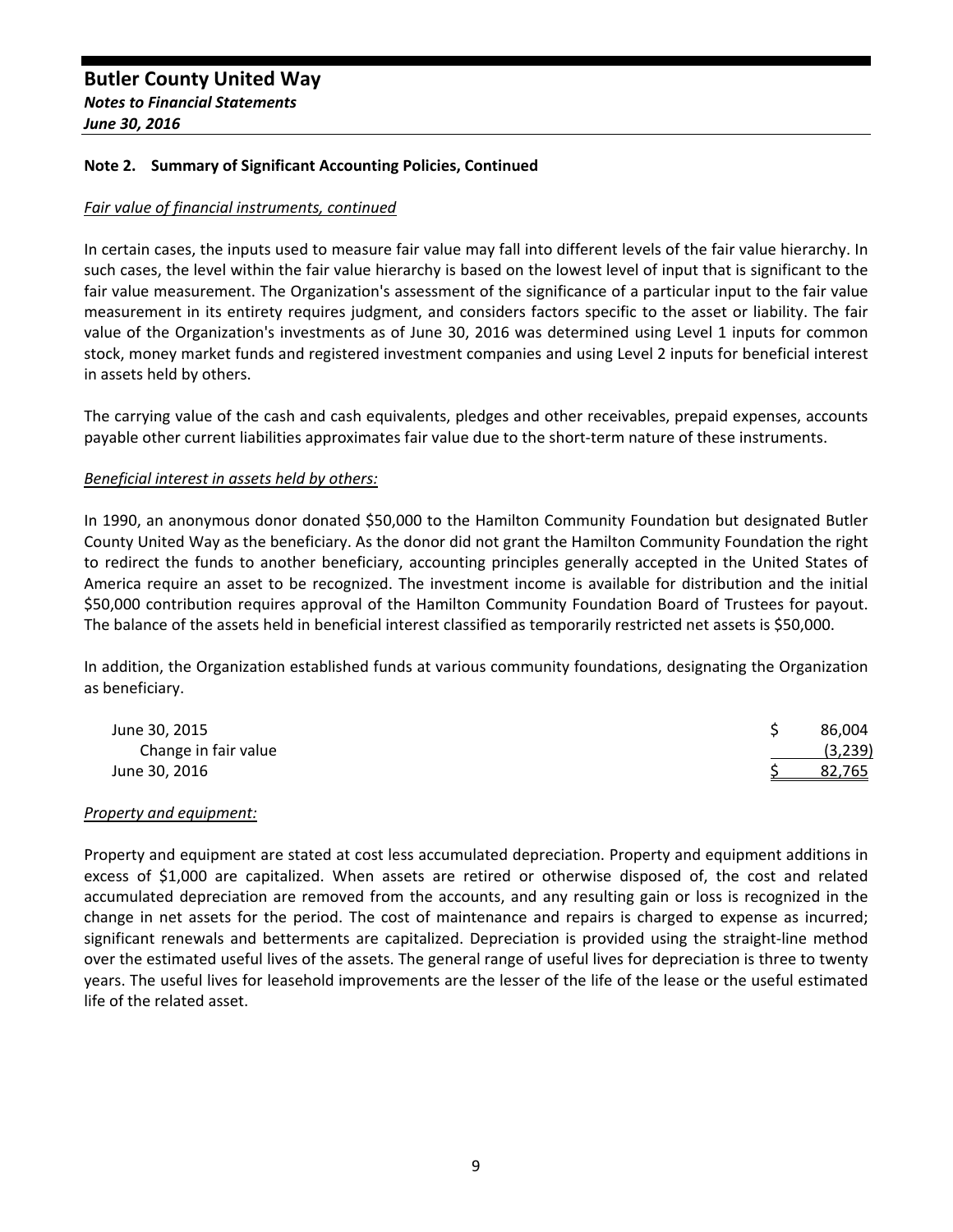#### *Allocations and designations payable:*

Allocations to supported member agencies' programs and services are approved in the spring and disbursed for the most part in the following fiscal year. Allocations made by the Organization are recognized as expense in the period the commitment is made. As of June 30, 2016 the allocations and designations payable were \$878,500.

Included in allocations and designations payable as of June 30 are contributions that were identified by donors as pass through contributions to designated agencies. These contributions totaled \$253,800 for 2016.

#### *Designations payable to other United Way organizations:*

Funds received or receivable that must be distributed to other United Way agencies are classified as an asset and a corresponding liability in the accompanying statements of financial position. Since the Organization acts as the custodial agent of these funds, no amounts are recognized in net campaign revenue in the accompanying statements of activities. As of June 30, 2016, the Organization owed \$45,836 to other United Ways.

#### *Restricted and unrestricted revenue:*

Pledges and contributions that are restricted by the donor are reported as unrestricted revenue if the restriction expires in the reporting period in which the pledge is recognized. All other donor-restricted pledges are reported as an increase in temporarily or permanently restricted net assets, depending on the nature of the restriction. When a restriction expires (that is, when a stipulated time restriction ends or purpose restriction is accomplished), temporarily restricted net assets are reclassified to unrestricted net assets and reported in the statements of activities as net assets released from restrictions. Pledges received in the current fiscal year to support the fall campaign of the following fiscal year are subject to a time restriction and are included in temporarily restricted net assets.

Pledges received with a donor designation to a specific agency are agency transactions and are therefore deducted from the gross campaign results and are also excluded from allocations to agencies expense.

#### *Functional allocation of expenses:*

The costs of providing various programs and other activities have been summarized on a functional basis in the statements of activities. Expenses are charged to programs and supporting services when directly attributed to the program, management and general, resource development and for United Way Worldwide dues. Management and general expenses include those expenses that are not directly identifiable with any other specific function but provide for the overall support and direction of the Organization.

#### *Marketing and campaign expense:*

Marketing and campaign costs are expensed as incurred.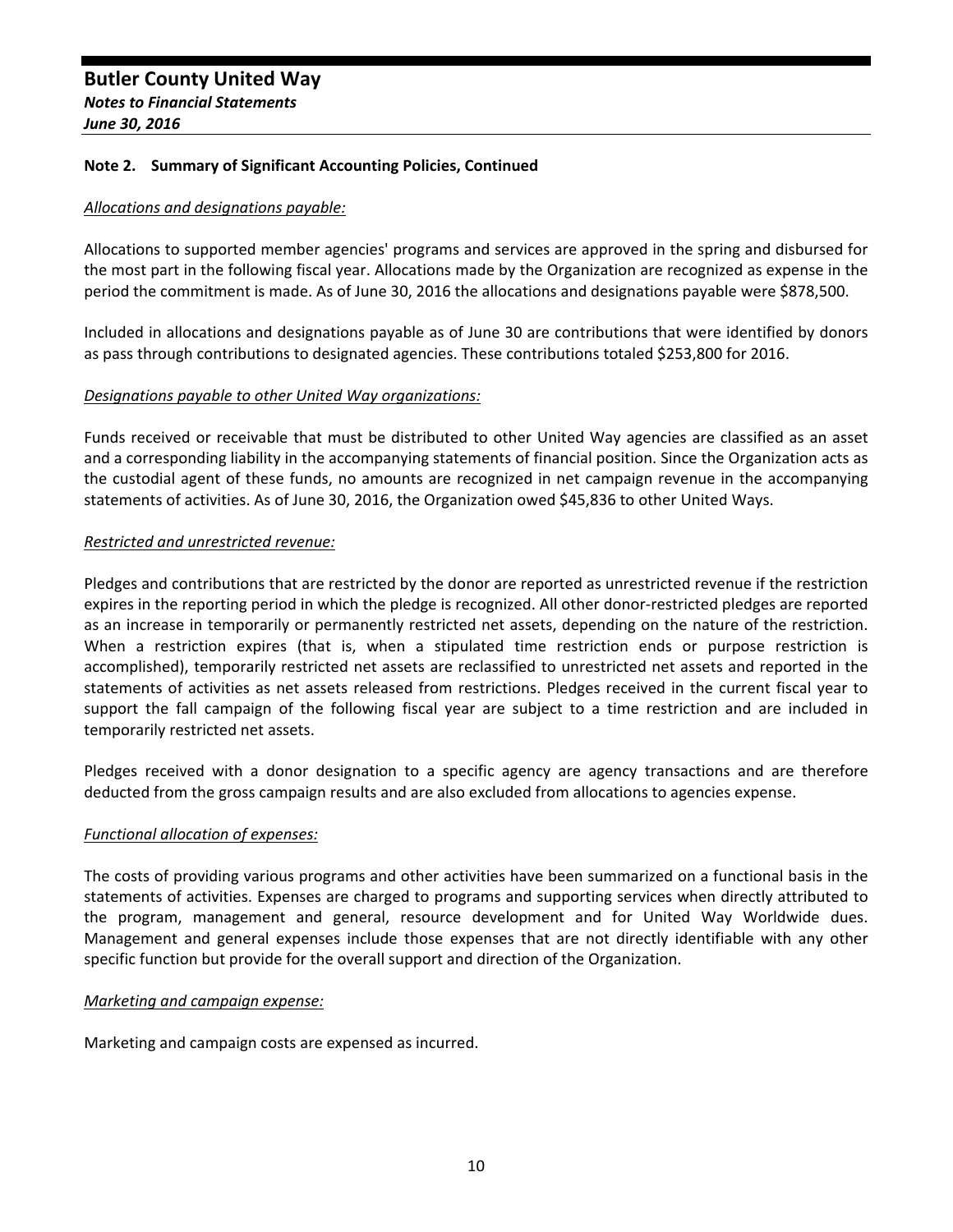#### *Tax status:*

The Organization is exempt from federal, state and local income taxes under the provisions of the Internal Revenue Code (IRC). The Organization is not considered a private foundation within the meaning of the IRC. The Organization recognizes uncertain income tax positions using the "more‐likely‐than‐not" approach as defined in the ASC. No liability for uncertain tax positions has been recorded in the accompanying financial statements.

#### *Subsequent events:*

The Organization has evaluated subsequent events for potential recognition and disclosure through the date of the independent auditor's report, the date the financial statements were available to be issued.

#### **Note 3. Programs and Activities**

The Organization focuses on connecting resources to important community needs while brokering solutions to the most urgent human needs facing the community. A variety of methods are deployed to communicate with community members in order to prioritize the issues and determine the proper solutions to these problems. Whether this means grant writing, fundraising, or collaborating with community partners, the Organization uses community input to solve community issues. The Organization's primary programs and activities are as follows:

#### *Community impact*:

The Organization connects resources to community needs that are identified by the community as most critical. The resources may include fundraising, grant writing, volunteer recruitment, or developing collaborations that best address the identified issues.

In 2015 the Board of Trustees voted to change the governance of the Organization from Policy Governance to an operational board. At that time the Board ended the two pillars of focus established in 2009 and 2010, which were to assist adults in earning a living wage and to support relationships that reduce risky behaviors for youth. In 2015 the Board adopted the United Way Worldwide three pillars of focus, being Health, Education and Income. The Board wanted to align with neighboring United Ways and United Way Worldwide to have a more collaborative approach to social issues in Butler County.

#### *Resource development*:

This division focuses on revenue that is secured from direct donor solicitation, corporate investments, sponsorship opportunities, and fundraising events. During the 2015 campaign year, volunteers from the community led the annual campaign which generated more than \$1,300,000 in pledged gifts from individuals and corporations. An additional 400 plus volunteers supported the day to day details so as to keep overhead costs low and systems efficient. Fundraising events leveraged the volunteer efforts so that profits directly benefited the award process.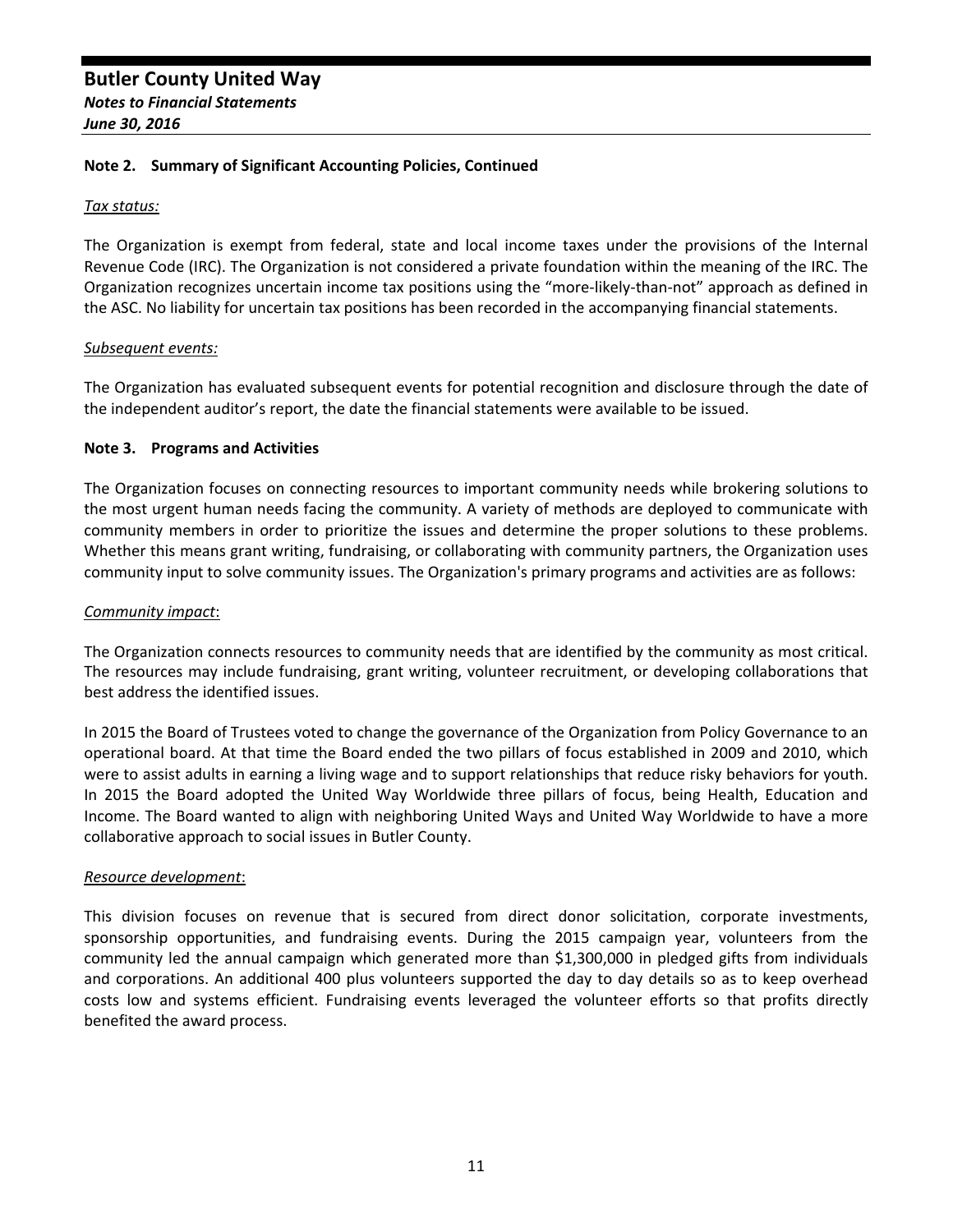## **Butler County United Way** *Notes to Financial Statements*

*June 30, 2016*

#### **Note 4. Cash and Cash Equivalents**

Cash and cash equivalents consist of:

| <b>US Bank Checking</b>              | \$<br>15.497 |
|--------------------------------------|--------------|
| <b>First Financial Bank Checking</b> | 23,169       |
| <b>First Financial Bank Savings</b>  | 204,603      |
| Fifth Third Bank Checking            | 4,608        |
| Petty Cash                           | 200          |
|                                      | 248,077      |
| Less board designated cash           | 204,603      |
|                                      | 43.474       |

#### **Note 5. Pledges Receivable, Net**

Pledges receivable consist of:

| Pledges receivable                           | \$1,133,395 |
|----------------------------------------------|-------------|
| Less allowance for uncollectible receivables | 223,701     |
|                                              | 909.694     |

Pledges are reported as a receivable for one year or until paid. The allowance for uncollectible pledges is calculated to be approximately 6% ‐ 7% of the total amount raised for the current year fundraising campaign, which is based on the Organization's actual past collection experience. Any unpaid pledge greater than twelve months is considered uncollectible and is written off to the allowance for uncollectible receivables.

#### **Note 6. Investments**

The investment balance (also known as the Legacy Fund) is comprised of short-term investments. The Legacy Fund requires approval by the Chief Executive Officer for disbursements, which are primarily used to purchase equipment and/or make building improvements. The Finance Committee makes recommendations to the Chief Executive Officer for approval.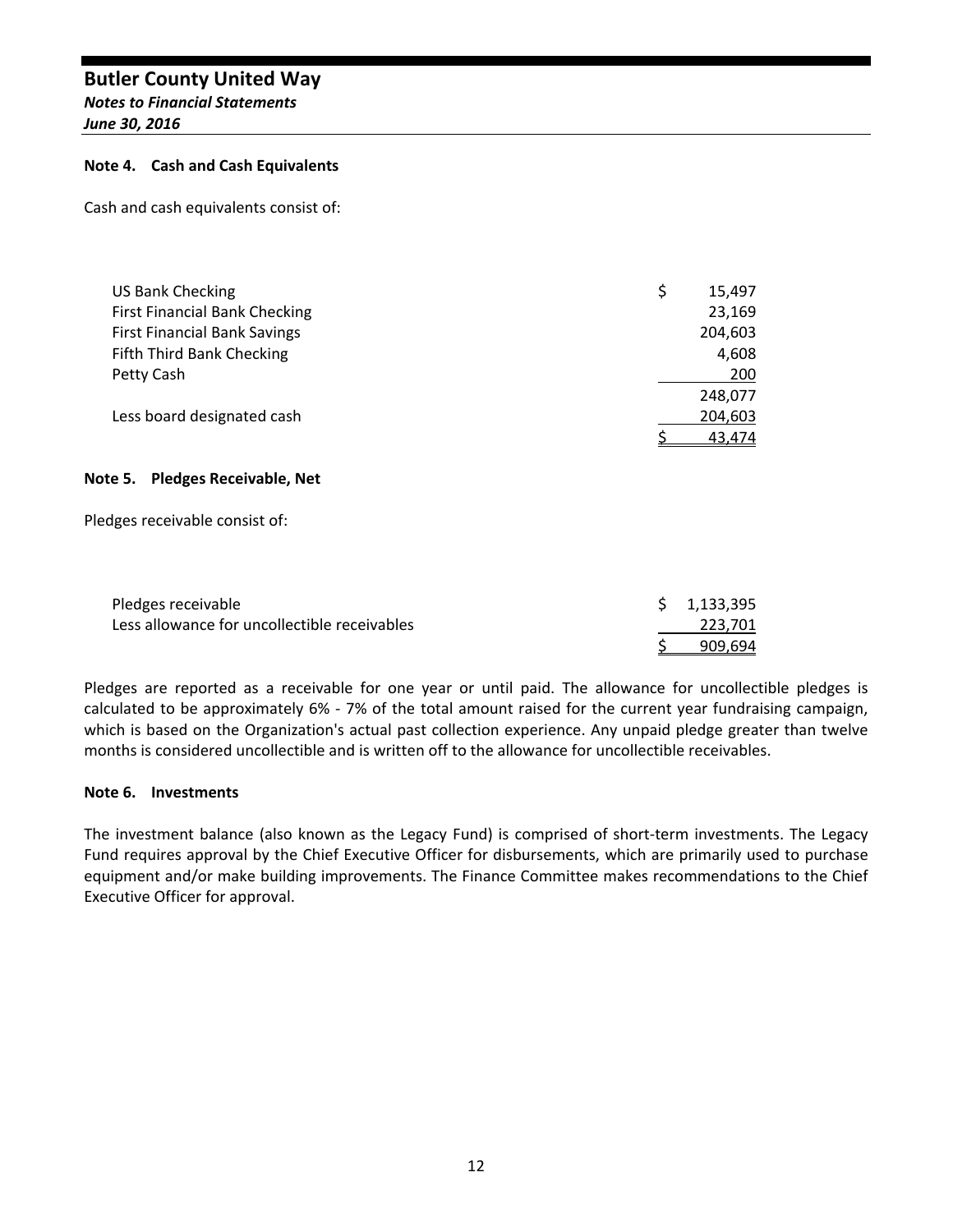## **Butler County United Way**

*Notes to Financial Statements*

*June 30, 2016*

#### **Note 6. Investments, Continued**

Investments consist of:

|                                    | Cost             | <b>Fair Value</b> |
|------------------------------------|------------------|-------------------|
| Investments                        |                  |                   |
| Common stock                       | \$<br>153,085 \$ | 194,637           |
| Money market funds                 | 22,044           | 22,044            |
| Registered investment companies    |                  |                   |
| Small cap                          | 20,850           | 19,148            |
| Developed international            | 30,447           | 33,922            |
| <b>Emerging market</b>             | 14,256           | 12,571            |
| Diversified alternative investment | 41,669           | 39,764            |
| High yield fixed income            | 23,188           | 21,726            |
| Government and corporate bond      | 89,884           | 86,973            |
|                                    | 395,423          | 430,785           |

Investment income consists of:

| Realized gains and losses               | 8.525     |
|-----------------------------------------|-----------|
| Unrealized gains and losses             | (11, 135) |
| Investment advisory expenses            | (3,834)   |
| Net realized and unrealized gain (loss) | (6, 444)  |
| Interest and dividends                  | 14,134    |
|                                         | 7.690     |

#### **Note 7. Board Designated Cash**

Board designated cash has been established for the purpose of maintaining approximately two months of reserves for future allocations to supported agencies and programs and for internal expenses. Board designated funds consist of:

 $\frac{1}{2}$  204,603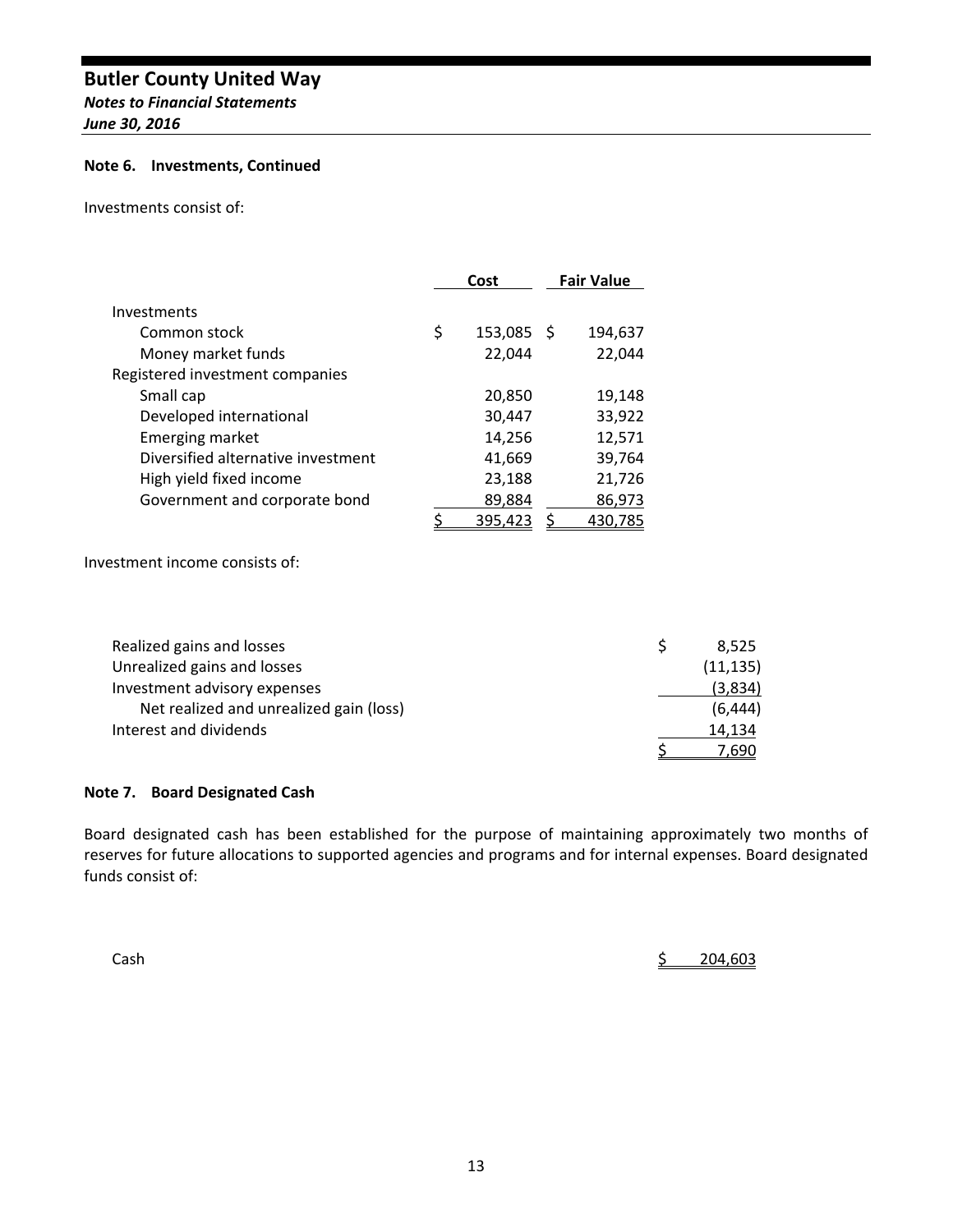## **Butler County United Way** *Notes to Financial Statements June 30, 2016*

#### **Note 8. Property and Equipment**

Property and equipment consist of the following:

| Equipment                     | 127.204 |
|-------------------------------|---------|
| Leasehold improvements        | 389,356 |
|                               | 516,560 |
| Less accumulated depreciation | 482,669 |
|                               | 33.891  |

Depreciation expense for the year ended June 30, 2016 totaled \$6,738.

### **Note 9. Temporarily Restricted Net Assets**

Temporarily restricted net assets represent restricted contributions received for future allocation periods.

The balances were:

Hamilton Community Foundation Fund<br>  $\frac{1}{5}$  50,000

Net assets of \$4,100 were released from donor time restrictions by incurring expenses satisfying the time restricted purpose.

#### **Note 10. Special Events**

Special events provided revenues and expenses as follows:

| Gross revenues      | 48.407   |
|---------------------|----------|
| Direct expenses     | (48.841) |
| Special events, net | (434)    |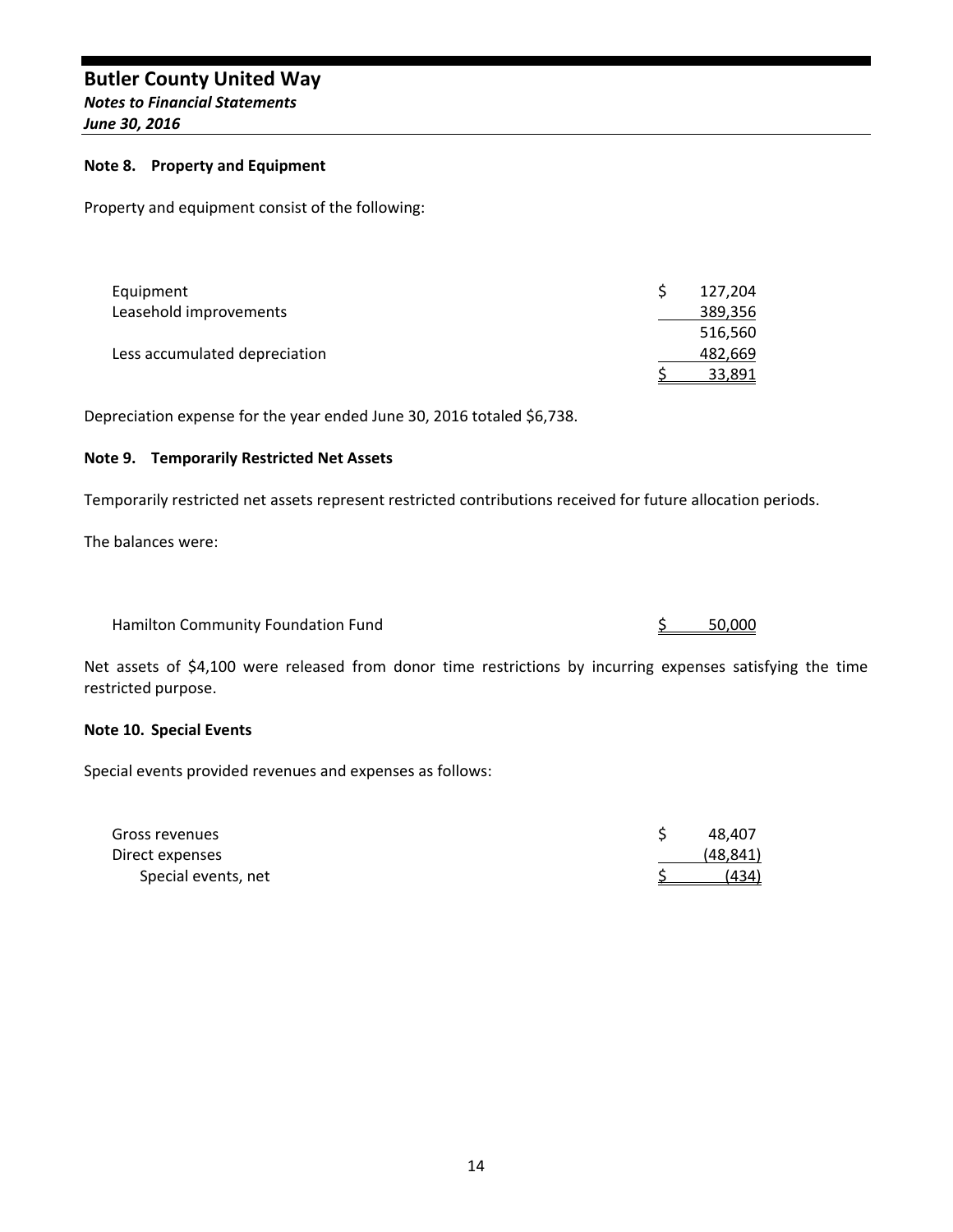#### **Note 11. Operating Lease**

The Organization leases office space within its location to an unrelated party. The agreement is on a month to month basis. These funds were received under a temporary arrangement with no long-term contract. The Organization recorded rent revenue of \$3,000 for the year ended June 30, 2016, which is included in other income on the statement of activities.

The Organization leases office space from the Hamilton Community Foundation at one dollar per year. The lease is a year to year agreement that expired on March 31, 2016, but with an automatic renewal feature with the same pre-established conditions unless 30 days notice is given.

#### **Note 12. In‐Kind Donations**

The Organization recognized the following donations as in‐kind revenue and expense related to program and supporting services:

| Rent                           | 40.000 |
|--------------------------------|--------|
| Information technology support | 1,560  |
|                                | 41,560 |

The estimated fair value of the operating lease is expensed annually as in‐kind donations on the statements of functional expenses and included in in-kind donations on the statements of activities. The current lease runs from April 1, 2016 to March 31, 2017, and automatically renews for periods of one year. The Organization leases the facility from the Hamilton Community Foundation at one dollar per year. The lease requires the Organization to pay for all costs and expenses necessary to operate and maintain the facility.

Many individuals volunteer their time and talent to perform a variety of tasks without which the United Way could not successfully conduct its programs. However, only services that meet the criteria for recognition under generally accepted accounting principles are recorded in the financial statements.

#### **Note 13. Concentrations**

The Organization operates principally in the Butler County, Ohio, geographic area. The Organization's investments are not insured and are subject to market value fluctuation. The Organization's financial instruments that are potentially exposed to concentrations of credit risk are primarily cash and pledges receivable.

The Organization's pledges receivable are primarily pledges made by businesses and their employees, and, accordingly, the collection is subject to the economic stability of the supporting businesses and on the overall economic environment of the area.

The Organization received approximately 27% of its support for the year ended June 30, 2016 from two companies on behalf of their employees who participate in the payroll deduction campaign and corporate contributions.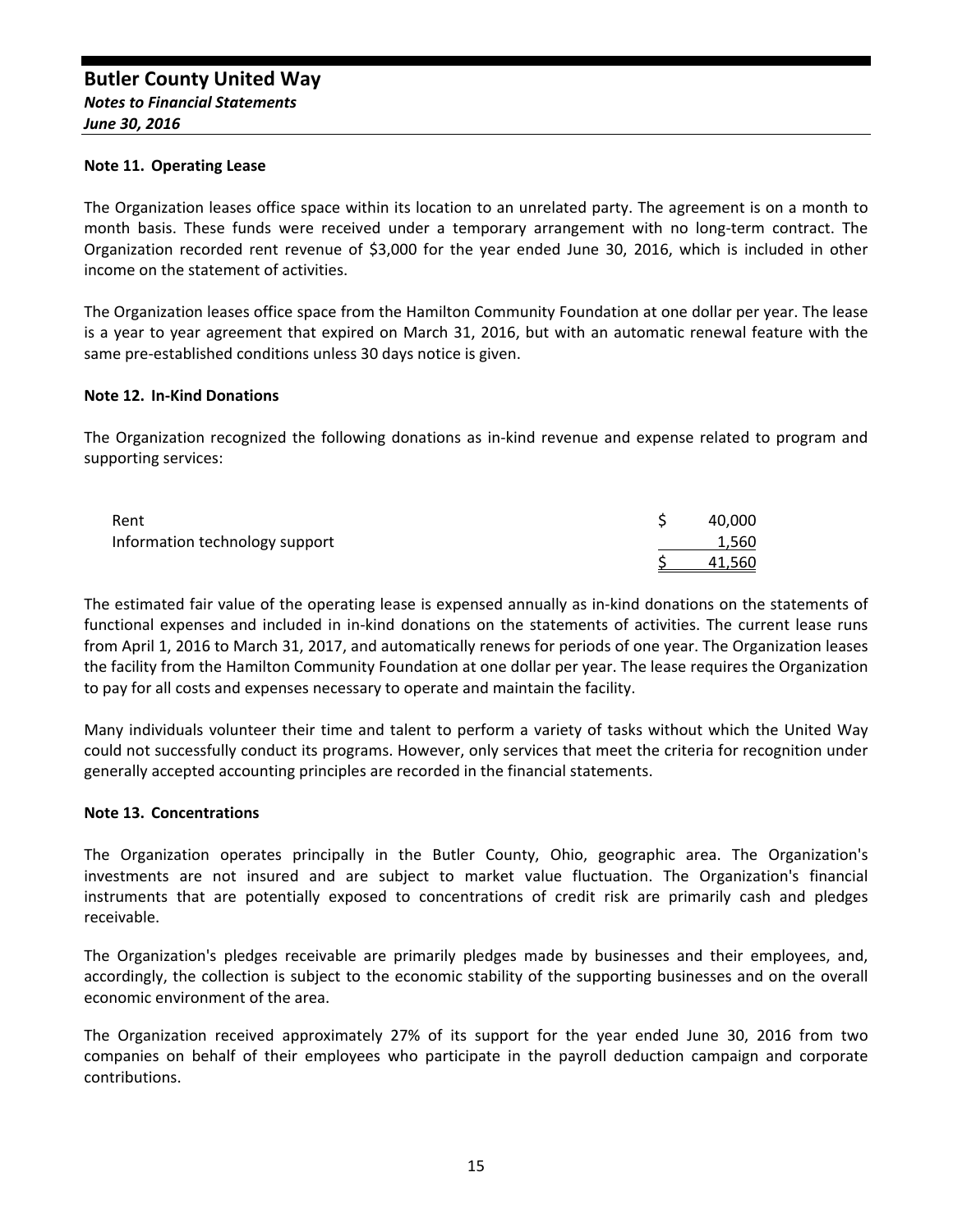#### **Note 14. Retirement Plan**

The Organization maintains a 403(b) retirement plan that covers substantially all full-time employees. The Organization contributes 5% of each employee's qualifying compensation into the plan. For the year ended June 30, 2016 the Organization contributed \$12,186.

#### **Note 15. Risks and Uncertainties**

The Organization self‐insures for state unemployment purposes. In management's judgment, no material exposure exists related to the self‐insurance and, accordingly, no provision has been made in the accompanying financial statements.

The Organization invests in various investment securities. Investment securities are exposed to various risks such as interest rate, market, and credit risks. Due to the level of risk associated with certain investment securities, it is at least reasonably possible that changes in the values of investment securities will occur in the near term and that such changes could materially affect net asset balances and the amounts reported in the statements of financial position.

#### **Note 16. Fair Value Measurements**

The following tables sets forth by level, within the fair value hierarchy, the Organization's assets at fair value as of June 30, 2016:

|                                    | Level 1          | Level 2 |      | Level 3 |      | Total   |
|------------------------------------|------------------|---------|------|---------|------|---------|
| Investments                        |                  |         |      |         |      |         |
| Common stock                       | \$<br>194,637 \$ |         | - \$ |         | - \$ | 194,637 |
| Money market funds                 | 22,044           |         |      |         |      | 22,044  |
| Registered investment companies    |                  |         |      |         |      |         |
| Small cap                          | 19,148           |         |      |         |      | 19,148  |
| Developed international            | 33,922           |         |      |         |      | 33,922  |
| Emerging market                    | 12,571           |         |      |         |      | 12,571  |
| Diversified alternative investment | 39,764           |         |      |         |      | 39,764  |
| High yield fixed income            | 21,726           |         |      |         |      | 21,726  |
| Government and corporate bond      | 86,973           |         |      |         |      | 86,973  |
|                                    | 430,785          |         |      |         |      | 430,785 |
| Beneficial interest in assets      |                  |         |      |         |      |         |
| held by community foundations      |                  | 82,765  |      |         |      | 82,765  |